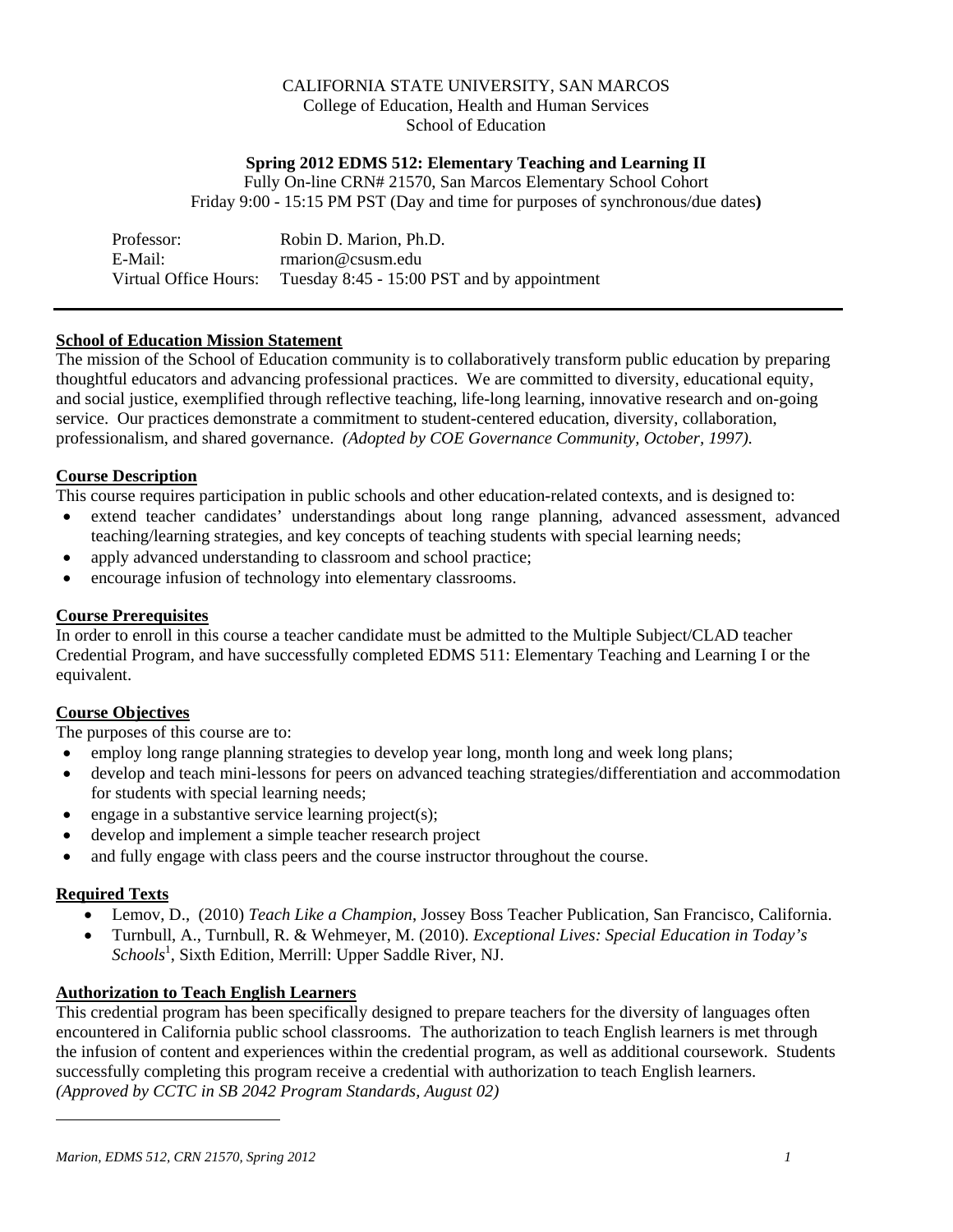# **STUDENT LEARNING OUTCOMES**

Detailed student learning outcomes are included on individual assignments. General competencies are as follows.

#### **Teacher Performance Expectation (TPE) Competencies**

The course objectives, assignments, and assessments have been aligned with the CTC standards for Multiple Subject Credential. This course is designed to help teachers seeking a California teaching credential to develop the skills, knowledge, and attitudes necessary to assist schools and district to implement effective programs for all students. The successful candidate will be able to apply theory to practice in order to implement a comprehensive and extensive educational program for all students. Teacher candidates will be required to formally address the following TPEs in this course:

TPE 6d – Engaging and supporting all learners (Student Study Team/IEP/Exceptional Lives Chapters/Teacher Research/Service Learning Assignments)

TPE 9 – Creating & managing effective instructional time (Long Range Planning for year, month and week/Peer Teaching Mini-lesson Assignments)

#### **California Teacher Performance Assessment (CalTPA)**

Beginning July 1, 2008 all California credential candidates must successfully complete a state-approved system of teacher performance assessment (TPA), to be embedded in the credential program of preparation. At CSUSM this assessment system is called the CalTPA or the TPA for short.

can be found on the SOE website provided: http://www.csusm.edu/education/CalTPA/CalTPA.html In order to assist in the successful completion of the TPA by Teacher Candidates, a series of informational seminars are offered over the course of the program. TPA related questions and logistical concerns are to be addressed during the seminars. Your attendance of TPA seminars will greatly contribute to your success on the assessment. Additionally, SOE classes use common pedagogical language, lesson plans (lesson designs), and unit plans (unit designs) in order to support and ensure your success on the TPA and more importantly in your credential program. The CalTPA Candidate Handbook, TPA seminar schedule, and other TPA support materials

#### **School of Education Attendance Policy**

 should contact the instructor as soon as possible. *(Adopted by the COE Governance Community, Dec. 1997).* Due to the dynamic and interactive nature of courses in the School of Education, all students are expected to attend all classes and participate actively. At a minimum, students must attend more than 80% of class time, or s/he may not receive a passing grade for the course at the discretion of the instructor. **Individual instructors may adopt more stringent attendance requirements.** Should a student have extenuating circumstances, s/he

Due to the online nature of this course, any missed "class sessions" will be made up through negotiation with the course instructor and will not be skipped. **Notification of delays completing coursework is not sufficient. It is the responsibility of the student to negotiate timelines with the instructor to make up course activities or assignments.** 

#### **Students with Disabilities Requiring Reasonable Accommodations**

Students with disabilities who require reasonable accommodations must be approved for services by providing appropriate and recent documentation to the Office of Disabled Student Services (DSS). This office can be contacted by phone at (760) 750-4905, or TTY (760) 750-4909. Students authorized by DSS to receive reasonable accommodations should contact their instructor at the earliest possible time.

#### **Grading Standards**

All students must prepare fully for class, since class activities build upon preparatory material. Lack of preparation will impact your learning AND that of your classmates. Readings and homework assignments are listed on the dates on which they are due. All assignments/activities are expected to be on time. One grade level may be deducted for each class meeting for which it is late (e.g., an "A" assignment that is submitted one class session late will be marked down to a "B"). **Unless prior instructor approval is secured, assignments will not**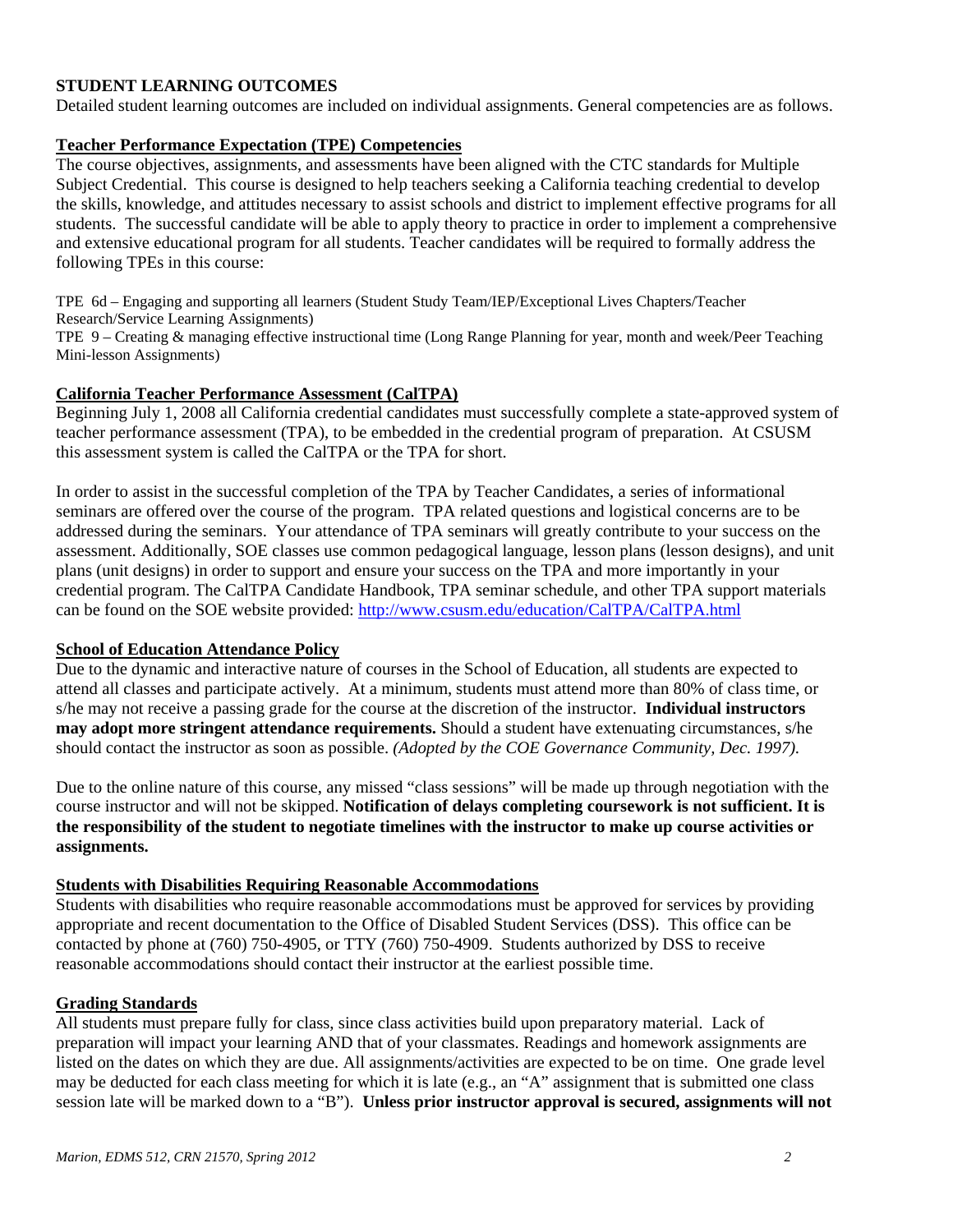**be accepted more than one class session after they are due.** Exceptions will be handled on a case-by-case basis, as determined by the instructor.

It is expected that students will proofread and edit their assignments prior to submission. Students will ensure that the text is error-free (grammar, spelling), and ideas are logically and concisely presented. Any citations, where appropriate, must use American Psychological Association (APA) format. Consult American Psychological Association (APA) Manual,  $5<sup>th</sup>$  edition, for citation guidance.

Grading will also include a component of "professional demeanor." Students will conduct themselves in ways that are generally expected of those who are entering the education profession. This includes but is not limited to:

- Active participation in all class sessions;
- Full completion of readings/link exploration
- Excellent preparation for and quality of discussions/presentations/assignments;
- Respectful participation in all settings/with all individuals;
- Punctual submission of assignments.

### **All University Writing Requirement**

In keeping with the All-University Writing Requirement, all 3-unit courses must have a writing component of at least 2,500 words (approximately). This will be met through written assignments.

### **Professional Behavior**

You have entered a professional program, and **your interview for a future position in a school begins now**! All interactions you have with classmates, colleagues in schools, and CSUSM faculty and staff will determine the sort of recommendation you receive in the future! Your tone and demeanor should be professional, patient, caring towards others, respectful, curious, engaged and your level of effort should be maximal! Complete each assignment as if it were determining your future as a teaching professional. The professional habits you learn here will be equally important as the course content to your success as a teacher. Think before you act!

## **CSUSM Academic Honesty Policy**

Students will be expected to adhere to standards of academic honesty and integrity, as outlined in the Student Academic Honesty Policy. All written work/oral presentation/assignments must be original work, including exams. All ideas/materials that are borrowed from other sources must have appropriate references to the original sources. Any quoted material should give credit and be punctuated with quotes.

**This policy extends to group work as it is expected that each student will contribute equally to group projects and processes. Plagiarism, taking credit for work by others is unacceptable under any circumstances.** If you are in doubt about whether your work is inappropriately paraphrased or plagiarized see the Plagiarism Prevention for Students website: http://library.csusm.edu/plagiarism/index.html. If there are questions about academic honesty, please consult the University catalog.

 any student for academic dishonesty in accordance with the general rules and regulations of the university. There will be no tolerance for academic honesty infractions. If you believe there has been an infraction by someone in the class, please bring it to the instructor's attention. The instructor reserves the right to discipline Disciplinary action may include the lowering of grades and/or the assignment of a failing grade for an exam, assignment, or the class as a whole. Incidents of Academic Dishonesty will be reported to the Dean of Students. Sanctions at the University level may include suspension or expulsion from the University.

# **Use of Technology**:

Students are expected to demonstrate competency in the use of various forms of technology (i.e. word processing, electronic mail, Moodle, use of the Internet, multimedia/online presentations). Specific requirements for course assignments with regard to technology are at the discretion of the instructor. Keep a digital copy of all assignments for use in your teaching portfolio. All assignments will be submitted online, and some may also be submitted in hard copy with further details provided by the instructor as needed.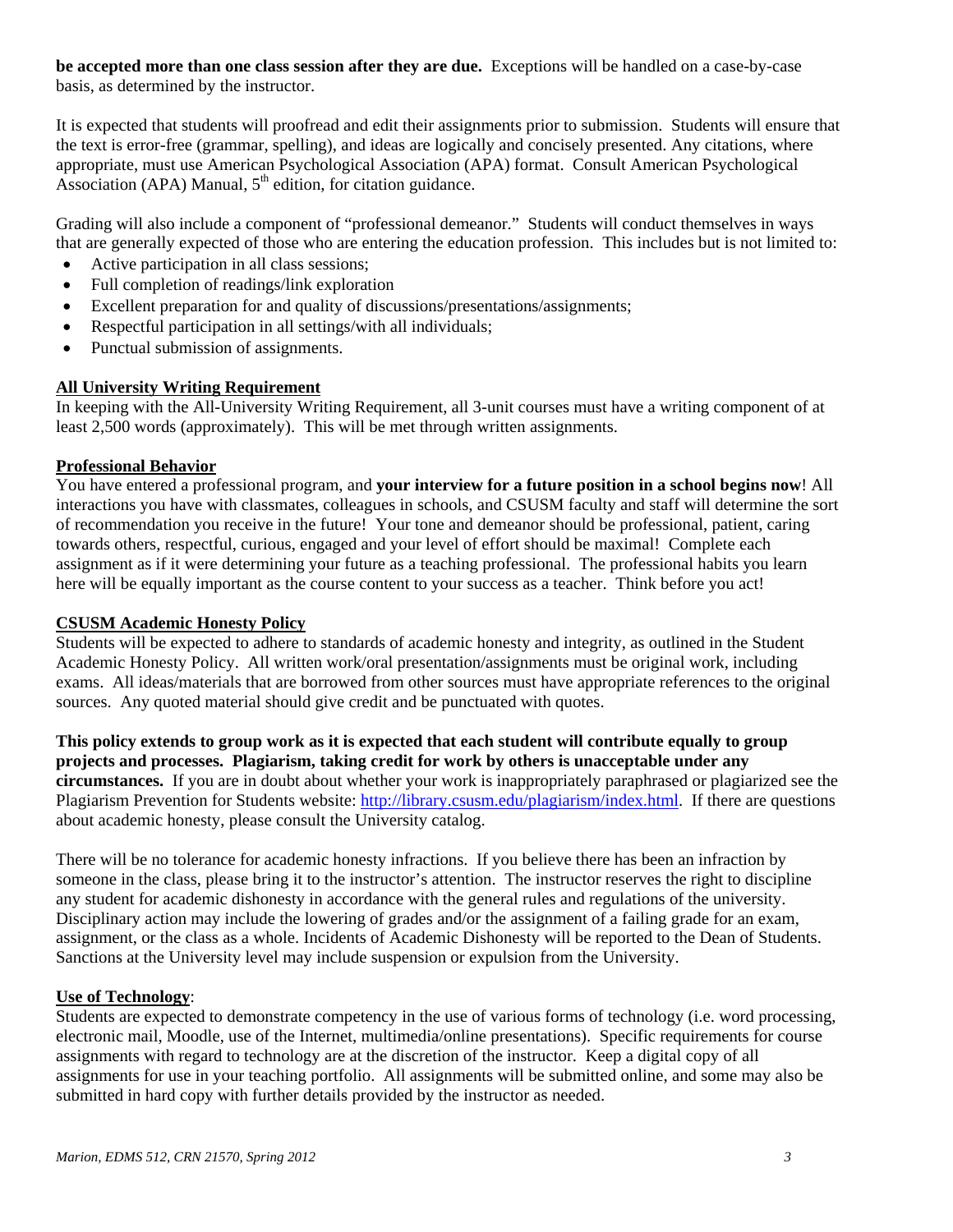This course will be conducted entirely online. Tutorials are available under the "Student Resources" section of the Cougar Courses login page for each feature of the Moodle shell, and the Student Help Desk is available for any challenges with technology. For students without compatible software or hardware capabilities, course sessions may be completed in CSUSM campus computer labs. Each student will be required to teach a lesson in the online environment, and there are numerous options and formats for the lesson that will be supported by the IT staff on campus.

### **Electronic Communication Protocol:**

Electronic correspondence is a part of your professional interactions. If you need to contact the instructor, e-mail is often the easiest way to do so. All received e-mails will be responded to in a timely manner, typically between the hours of 8AM and 5PM PST.

Please be reminded that e-mail and on-line discussions are a very specific form of communication, with their own nuances and netiquette. For instance, electronic messages sent in all upper case (or lower case) letters, major typos, or slang, may communicate more than the sender originally intended. Please be mindful of all e-mail and on-line discussion messages you send to your colleagues, to faculty members in the School of Education, or to persons within the greater educational community. All electronic messages should be crafted with professionalism and care.

Guillaume (2010*)* offers some specific tips (paraphrased):

- **Be nice**. The immediacy and the lack of face-to-face contact of cyberspace may engender a lack of civility, especially when emotions are running high.
- **Be polite**. Remember our culture affords respect to people of higher status as a result of factors such as professional position and age. Use proper greetings and closings.
- **Be patient and reasonable**. All the time access to Moodle does not entitle a student to immediate response. Refrain from treating others as online databases or help lines. Reserve your electronic requests for information you cannot locate yourself. A good general policy is to first check for the answer yourself, then ask three classmates, then ask the instructor, aka "Ask three before me." Use the course commons to communicate general questions and anyone is welcome to respond.
- **Be quiet**. It may be best to "lurk" in a discussion forum to gain a sense of the culture before leaping in with your own contributions. Take the time to read what others have said. Make a point of linking your comments to prior contributors' thereby creating a dialogue rather than a series of comments speaking past one another.
- **Respect privacy**. Do not forward emails/addresses/comments that one person sent to you on to others without the permission of the sender.
- **Be careful**. Use standard grammar, punctuation, and capitalization, including upper and lower case letters, and spellcheck your e-communications. This is particularly true for assignments, forums, and postings, but applies to all course communications.

Things to consider before hitting "send:"

- Would I say in person what this electronic message specifically says?
- How could this message be misconstrued?
- Does this message represent my highest self?
- Am I sending this broad electronic message to avoid a conversation with an individual?
- If a concern with an electronic message sent to you arises? Please talk with the author to avoid confusion.

### **Course Assignments Summary**

| Participation (timely, respectful engagement in all course activities) | 20 points  |
|------------------------------------------------------------------------|------------|
| Long range planning (management of year/month/week timeframes)         | 20 points  |
| Peer Teaching Mini-lesson planning/implementation/reflection           | 20 points  |
| Service Learning planning/collaboration/implementation/reflection      | 20 points  |
| SST/IEP Assignments (5 points each)                                    | 10 points  |
| Teacher Research mini-study                                            | 10 points  |
| <b>Total</b>                                                           | 100 points |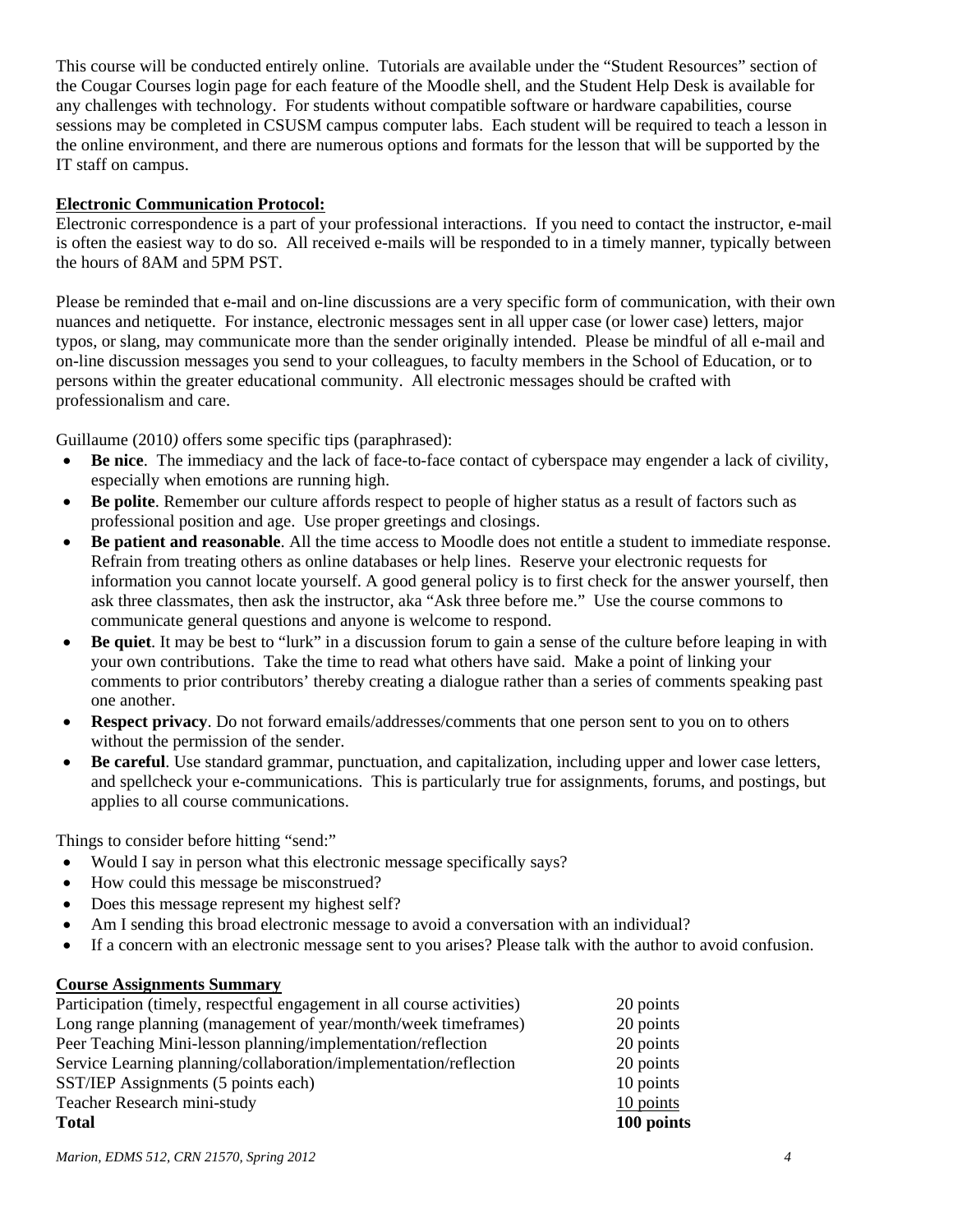#### *Marion, EDMS 512, CRN 21570, Spring 2012 5*

# **Overview of Assignments**

#### **Participation - Individual 20 points**

 demeanor, utilizing all course tools to maximize understanding of course material, asking and answering questions to be sure Your full engagement in the online environment is a critically important component of this course. Full engagement entails completing all session activities on time, completing all readings and preparatory activities prior to responding in course sessions, respectful communication with course instructor, school personnel and classmates using a problem solving you understand all course material, and maintaining a professional stance at all times.

#### **Long Range Planning - Team of 2 or 3** 20 points **20 points in the U.S. 20 points in the U.S. 20 points in the U.S. 20 points in the U.S. 20 points in the U.S. 20 points in the U.S. 20 points in the U.S. 20 points in the U**

 Last term we learned to make a single lesson plan for one part of a day. For this assignment you will learn to do a year long chunks, the month long plan will be broken down by week long chunks, and the week long plan will be broken down by day plan, then scope in for a closer look at a month long plan, and finally a week long plan. The emphasis for this three-part assignment is on managing instructional time over these timeframes. The yearlong part will be broken down into month long long chunks. For this assignment you will need a district calendar for the district in which you are placed for CP II, and access to content standards for 10 subject matter areas and NETS Technology standards.

#### **Peer Teaching Mini-lesson planning/implementation/response/reflection - Individual 20 points**

 may include a chapter of assigned reading from *Teach Like a Champion* or *Exceptional Lives*, or a pertinent topic as listed by the instructor. You may ask to address a topic of your choosing that deals with another advanced strategy by submitting a You will each individually sign up to teach a mini-lesson on an advanced teaching strategy on one of twenty eight topics, that request to the instructor. You will prepare a 5-15 minute total time learning activity about the reading or topic. It is harder than it may seem to distill a lesson into so little time. Activities should engage the class and help us examine/apply key concepts in a meaningful way. Be creative and concise.

#### **Service Learning – Group or Individual Choice 20 points**

 class time will be set aside to both plan and implement the service, as well as complete other assignments. Last term we brainstormed possible service learning activities. During this term we will implement some of those ideas. Service learning involves engagement with a community activity that offers mutual learning benefit to the agency/school/individuals receiving the service AND person(s) offering the service. It engages community members in ways that help them learn skills. Either as an individual, as a small group, or as a whole group you will take on an 8-10 hour commitment to service this term, identify community needs, craft a plan to address them, implement the plan, obtain verification of hours served, reflect on the service learning, and share your experience and learning with this class. Some

#### **SST/IEP Assignments - Group 10 points in the state of the state of the state of the state of the state of the state of the state of the state of the state of the state of the state of the state of the state of the state o**

 children in your class at the top of the RtI pyramid. A Student Study Team (SST) is convened to determine student needs and SST, and role play an SST in one of two ways. Either create your own video of an SST with debrief, or locate a video of an SST and analyze it for quality worth 5 points. The other 5 points involves your seeking out multiple perspectives on best Last term we learned about Response to Intervention (RtI). This semester we will learn about the steps needed when a general classroom teacher's efforts to accommodate do not result in adequate academic progress for some students. These are the 1-3 whether an Individual Educational Plan (IEP) is required. Your group will describe the roles of the various members of an practices for implementing an IEP, documenting student progress, and communicating with stakeholders including parents and students.

#### Teacher Research mini-study - Individual

 One part of becoming an accomplished teacher is learning to be a reflective practitioner. As part of exploring advanced assessment strategies you will conduct a small teacher research study involving assessment of a class set of papers from your Clinical Placement II students. We often think of assignments as a way to measure student progress, and they certainly do accomplish that for us. This mini-study will help us explore student assignments to assess our own practice as we learn a cyclical process to teach-assess-analyze-revise teaching-assess-reflect to become more effective practitioners.

#### **Electronic Submission of Assignments**

All activities/assignments/forums are to be completed in the Moodle shell (a.k.a. Cougar Course) on time. Points will be deducted for late submissions. Make sure to turn in assignments in Word, 12 font, in Times New Roman in .doc format. On the due date, **a submission must be posted by 23:55 on the due date** to be considered on time, as that is the last time available in Moodle for a day.

#### **Work Time**

Work time has been embedded throughout, but in particular in Sessions 5/6, 9/10 and 13/14.

#### 10 points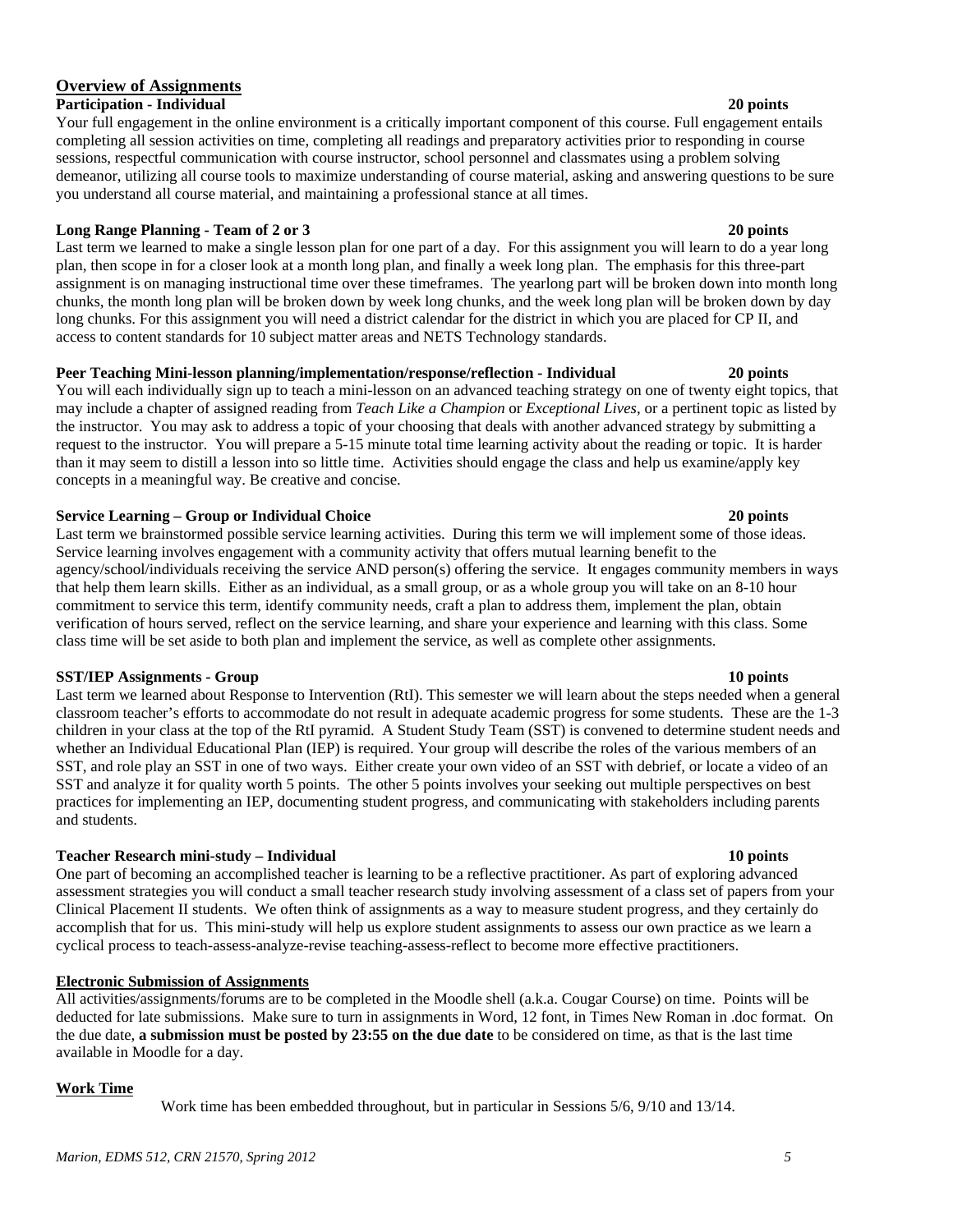# **Tentative Course Schedule – Subject to Change as Required**

Please browse all links and complete all activities, Engage fully with all peers and the instructor, and Respond to all peer teaching activities appropriately.

| <b>Session</b><br>#<br><b>Session</b><br><b>Release</b><br><b>Date</b><br><b>Session</b><br><b>Due</b><br><b>Date</b> | <b>Topic</b>                                                                                                                                                                                                                                                                                          | <b>Readings &amp; Assignments Due</b><br><b>Session Highlights</b><br><b>Check session agenda in Moodle</b><br>for detailed instructions                                                                                                                                                                                                                                                                                                                                                                                                                                                                                                                                                                                                           |
|-----------------------------------------------------------------------------------------------------------------------|-------------------------------------------------------------------------------------------------------------------------------------------------------------------------------------------------------------------------------------------------------------------------------------------------------|----------------------------------------------------------------------------------------------------------------------------------------------------------------------------------------------------------------------------------------------------------------------------------------------------------------------------------------------------------------------------------------------------------------------------------------------------------------------------------------------------------------------------------------------------------------------------------------------------------------------------------------------------------------------------------------------------------------------------------------------------|
| 1/2<br>01/27<br>02/03                                                                                                 | <b>Course overview</b><br>Intro quick read/explore strategy<br><b>Advanced</b> (Instructional)<br><b>Strategies</b><br>Intro Peer Teaching (PT)<br>Intro Service Learning (SL)<br><b>Advanced Assessment</b><br>Types of questions<br>Scoring strategies<br>Intro Teacher Research (TR)<br>Mini-Study | Before beginning session:<br>Review syllabus, note due dates, ask questions<br><b>Quick read</b><br><b>Quick explore</b><br><b>Highlights of session week:</b><br>Sign up for PT topic/week<br>Begin thinking about PT lesson plan<br>Plan due Thursday, Friday upload, next<br>Friday due date for peers<br><b>Work</b> on $SL$ plan – Due $3/4$<br>Work on TR mini-study plan - Due 3/4<br><b>Submit session reflection</b>                                                                                                                                                                                                                                                                                                                      |
| 3/4<br>02/03<br>02/10                                                                                                 | <b>Advanced Planning</b><br>Intro Long Range (LR) Plan<br>Part I – Year – Due $7/8$<br><b>Advanced Differentiation</b><br>Intro to SST/IEP<br>Peer Teaching:<br><b>Student Study Teams</b><br><b>Advanced Strategies</b><br>Peer Teaching:<br>Service Learning<br>TLC Ch 8<br>TLC Ch 9                | <b>Before beginning session:</b><br><b>Quick read</b><br>TLC 8 - Improving Your Pacing<br>TLC 9 - Challenging students to think critically<br>$EL$ p. 13-15 – Nondiscriminatory evaluation<br>SST article - Thousand & Hood<br>Quick explore<br><b>Student Study Team links</b><br>Service Learning links<br><b>Highlights of session week:</b><br>Sign up before end of session<br>LR Plan Team<br>SST/IEP Group<br>Work on<br>LR Plan $-$ Year $-$ Due 7/8<br>SST assignment $-$ Due $7/8$<br>PT Plan/Implement/Reflect<br><b>Complete Peer Teaching activities</b><br>Collect student papers in CPII for TR<br>(Thursday)<br><b>Finish and Submit</b><br>Service Learning plan<br>Teacher research mini-study plan<br>Submit session reflection |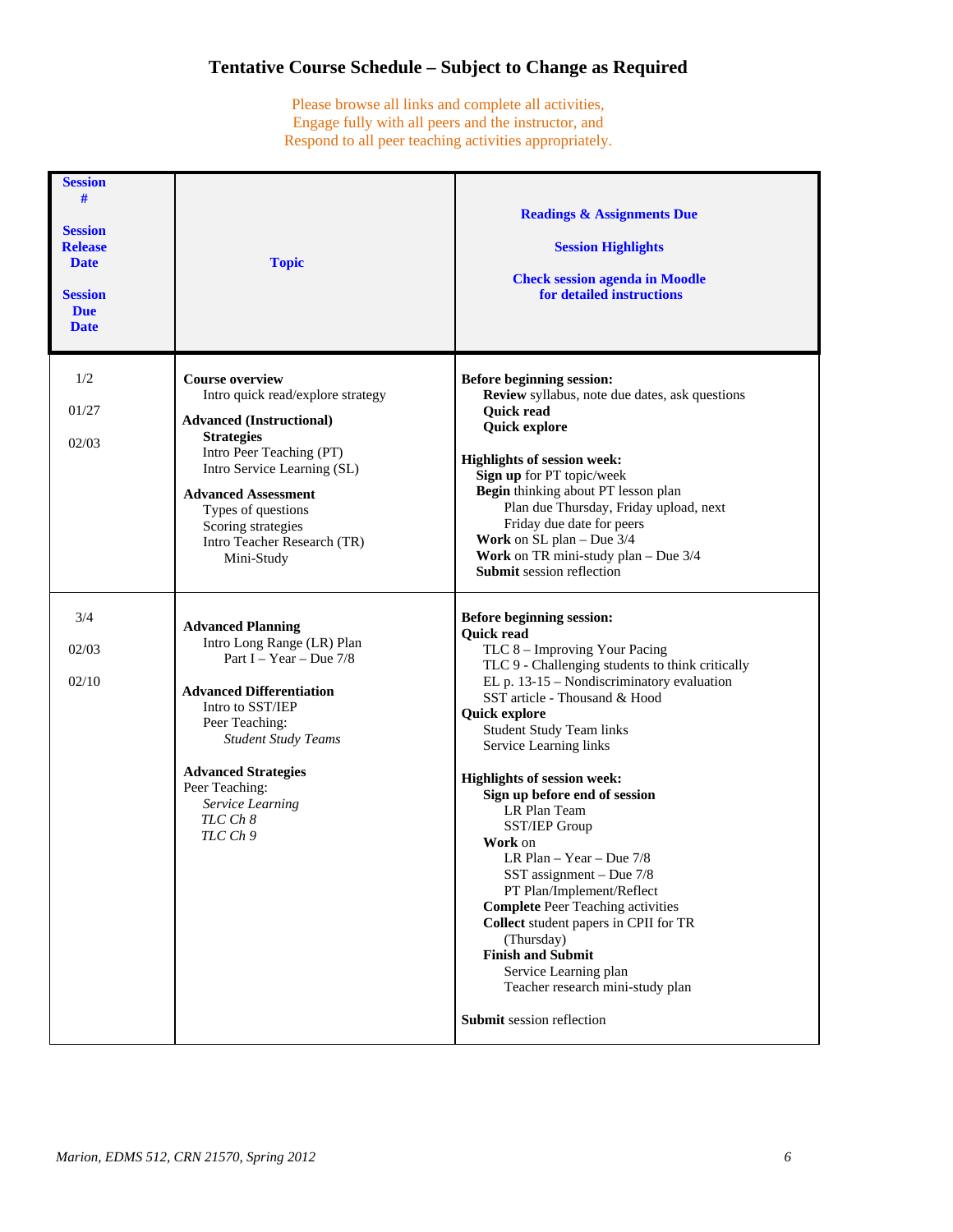| 5/6<br>02/10<br>02/17 | ~Work Time~<br><b>Advanced Planning</b><br><b>Advanced Differentiation</b><br><b>Advanced Instructional Strategies</b><br><b>Advanced Assessment</b><br>Peer Teaching:<br><b>Advanced Differentiation</b><br>$EL Ch 4 - Families$<br>EL Ch 6 – Communication Disorders<br><b>Advanced Assessment</b><br>Performance Assessment<br><b>Advanced Strategies</b><br><b>Integrated Curriculum</b> | <b>Before beginning session:</b><br><b>Quick read</b><br>$EL$ 4 – Families<br>Wiggins Performance assessment chapter<br><b>Quick explore</b><br>Integrated curriculum<br>Learning stations<br><b>Highlights of session week:</b><br>Work on course assignments<br>LR plan Year - Due 7/8<br>SST assignment - Due 7/8<br>SL Project - Update 9/10<br>PT Plan/Implement/Reflect<br><b>Analyze TR</b> student papers<br>Plan to revise practice in light of TR findings |
|-----------------------|----------------------------------------------------------------------------------------------------------------------------------------------------------------------------------------------------------------------------------------------------------------------------------------------------------------------------------------------------------------------------------------------|----------------------------------------------------------------------------------------------------------------------------------------------------------------------------------------------------------------------------------------------------------------------------------------------------------------------------------------------------------------------------------------------------------------------------------------------------------------------|
|                       |                                                                                                                                                                                                                                                                                                                                                                                              | <b>Complete Peer Teaching activities</b><br><b>Submit session reflection</b>                                                                                                                                                                                                                                                                                                                                                                                         |
| 7/8                   | <b>Advanced Planning</b><br>Intro LR Plan - Part II - Month                                                                                                                                                                                                                                                                                                                                  | <b>Before beginning session</b><br><b>Quick read</b>                                                                                                                                                                                                                                                                                                                                                                                                                 |
| 02/17                 | Due 11/12                                                                                                                                                                                                                                                                                                                                                                                    | TLC Ch 10 -All are reading teachers<br>EL Ch 1 Overview Sp Ed – focus on laws                                                                                                                                                                                                                                                                                                                                                                                        |
| 02/24                 | <b>Advanced Assessment</b><br>Continue TR                                                                                                                                                                                                                                                                                                                                                    | Mandatory reporting law<br>Quick explore<br>Learning through the Arts                                                                                                                                                                                                                                                                                                                                                                                                |
|                       | <b>Advanced Strategies</b><br>Integrating PE/Health<br>Peer Teaching:<br>Learning through Arts                                                                                                                                                                                                                                                                                               | Merryl Goldberg<br>Imagine to Learn<br>Individual Educational Plan (IEP) links                                                                                                                                                                                                                                                                                                                                                                                       |
|                       | TLC 10 - All reading teachers                                                                                                                                                                                                                                                                                                                                                                | <b>Highlights of session week:</b><br>Work on                                                                                                                                                                                                                                                                                                                                                                                                                        |
|                       | <b>Advanced Differentiation</b><br>Peer Teaching<br><b>Individual Education Plan</b><br>(IEP)<br>EL 1 - laws focus/Mandatory<br>Reporting                                                                                                                                                                                                                                                    | LR Plan $-$ Month $-$ Due 11/12<br>PT Plan/Implement/Reflect<br>IEP assignment $-$ Due 13/14<br>Revise CP practice in light of TR analysis<br>Collect new TR student samples in CPII<br>(Thursday)<br><b>Complete Peer Teaching activities</b><br>Finish and Submit LR plan - Part I - Year<br>Finish and Submit SST assignment                                                                                                                                      |
|                       |                                                                                                                                                                                                                                                                                                                                                                                              | <b>Submit</b> session reflection.                                                                                                                                                                                                                                                                                                                                                                                                                                    |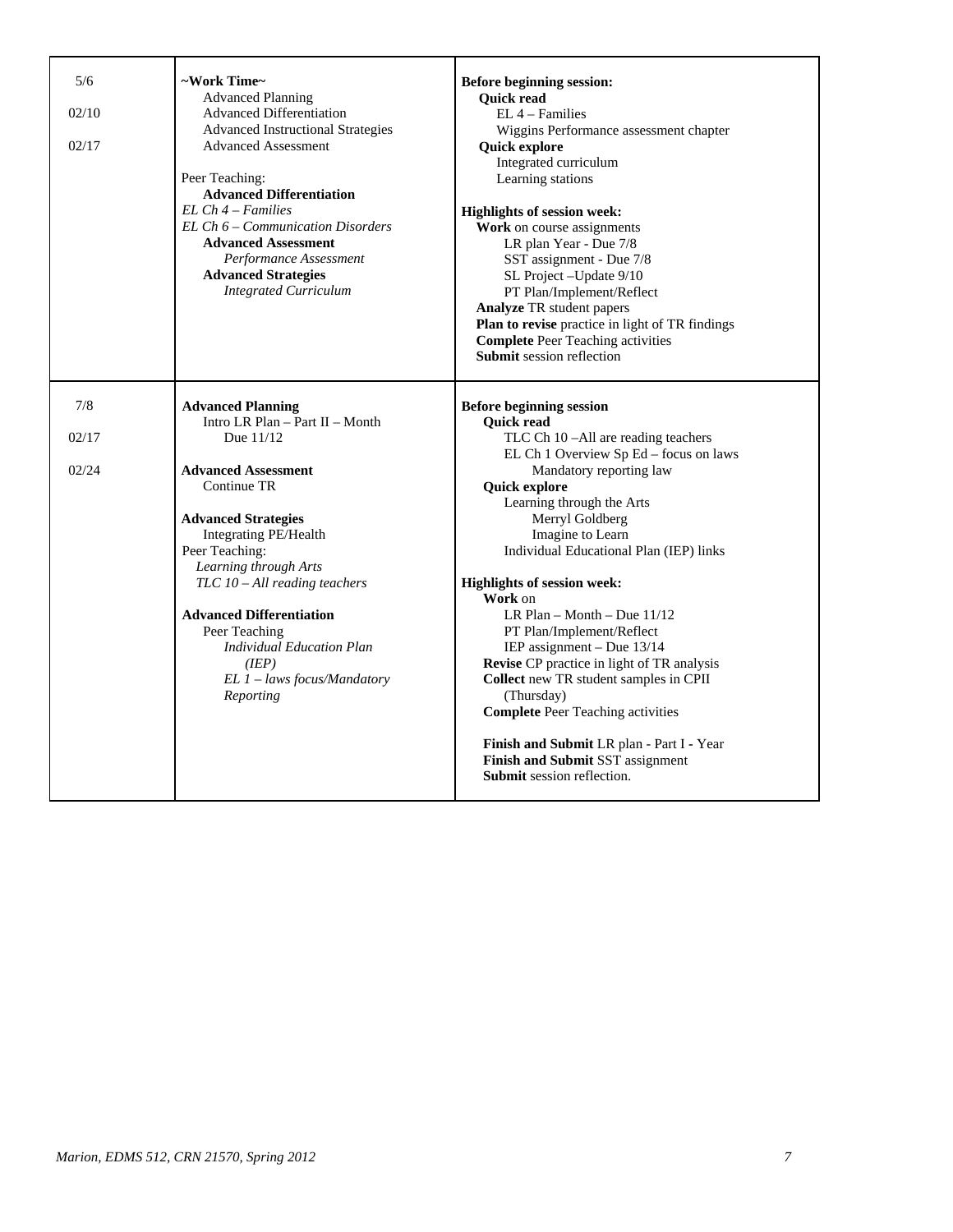| 9/10<br>02/24<br>03/02  | ~Work Time~<br><b>Advanced Planning</b><br><b>Advanced Assessment</b><br><b>Advanced Instructional Strategies</b><br><b>Advanced Differentiation</b><br><b>Advanced Strategies</b><br>Peer Teaching:<br><b>Learning Stations</b><br>Learning Workshops<br><b>Advanced Differentiation</b><br>Peer Teaching<br>EL 5 - Vision Disorders<br>EL 14 - Hearing Disorders                                                                                                                     | <b>Before beginning session</b><br><b>Quick read</b><br>EL 6 – Communication Disorders<br>EL 14 - Hearing Disorders<br><b>Quick explore</b><br>Learning station model<br>Learning workshop model<br>Highlights of session week:<br>Work on course assignments<br>LR Plan Month - Due 11/12<br>IEP Assignment - Due 13/14<br>PT Plan/Implement/Reflect<br>Analyze new student TR samples<br><b>Compare</b> to initial samples<br>What did you learn?<br><b>Complete and Submit TR Study Update</b><br><b>Complete and Submit SL project Update</b><br><b>Complete Peer Teaching activities</b><br><b>Submit</b> session reflection.                                                                                              |
|-------------------------|----------------------------------------------------------------------------------------------------------------------------------------------------------------------------------------------------------------------------------------------------------------------------------------------------------------------------------------------------------------------------------------------------------------------------------------------------------------------------------------|---------------------------------------------------------------------------------------------------------------------------------------------------------------------------------------------------------------------------------------------------------------------------------------------------------------------------------------------------------------------------------------------------------------------------------------------------------------------------------------------------------------------------------------------------------------------------------------------------------------------------------------------------------------------------------------------------------------------------------|
| 11/12<br>03/02<br>03/09 | <b>Advanced Planning</b><br>Intro LR Plan - Week Due 15/16<br><b>Advanced Assessment</b><br><b>Reflective Practice</b><br>Teacher research<br><b>Action Research</b><br><b>Classroom Action Research</b><br>Practitioner Led Inquiry<br>Self Study<br><b>Advanced Strategies</b><br>Peer Teaching:<br>TLC Ch 7 – Building Character<br>Character Initiatives in Schools<br>Mentoring / Collaboration<br><b>Advanced Differentiation</b><br>Peer Teaching<br>Coteaching / Team Teaching | Before beginning session:<br><b>Quick read</b><br>TLC Ch 7 - Building Character and Trust<br><b>Quick explore</b><br>Character initiatives in schools<br>Coteaching/Team Teaching<br>Mentoring/Collaboration Strategies<br>Reflective practice<br><b>Highlights of session week:</b><br>Reflect on TR findings/prepare to share 13/14<br>Work on<br>IEP Best Practices - Due 13/14<br>PT Plan/Implement/Reflect<br>Begin LR Plan Part III - Week - Due 15/16<br><b>Complete Peer Teaching activities</b><br>Finish and Submit LR Plan Part II - Month<br>Submit session reflection.                                                                                                                                             |
| 13/14<br>03/09<br>03/16 | ~Work Time~<br><b>Advanced Assessment</b><br><b>Advanced Differentiation</b><br>Advanced Planning - Week<br><b>Advanced Strategies</b><br><b>Teacher Research Findings</b><br><b>Advanced Differentiation</b><br>Peer Teaching<br>EL Ch 10 Multiple Disorders<br><b>Teaching as a career</b><br>Peer Teaching<br>Alternative teaching structures<br>Alternative teaching assignments<br>Staying current (RSS<br>feeds/Archives)                                                        | Before beginning session:<br><b>Quick read</b><br>EL Ch 5 – Vision Disorders<br>EL Ch 10 - Multiple Disorders<br><b>Quick explore</b><br>Alternative teaching structures (multiage/looping/<br>multigrade/combination grades)<br>Alternative teaching assignments (specialist reading,<br>science or tech; Native American reservation,<br>American Schools abroad, home school coordinator,<br>charter school, private school, IB school)<br><b>Highlights of session week:</b><br>Work on course assignments<br>LR Plan - Week - Due $15/16$<br>PT Plan/Implement/Reflect<br>Share TR study findings<br><b>Complete Peer Teaching activities</b><br><b>Finish and Submit IEP Best Practices</b><br>Submit session reflection. |

*Marion, EDMS 512, CRN 21570, Spring 2012 8*